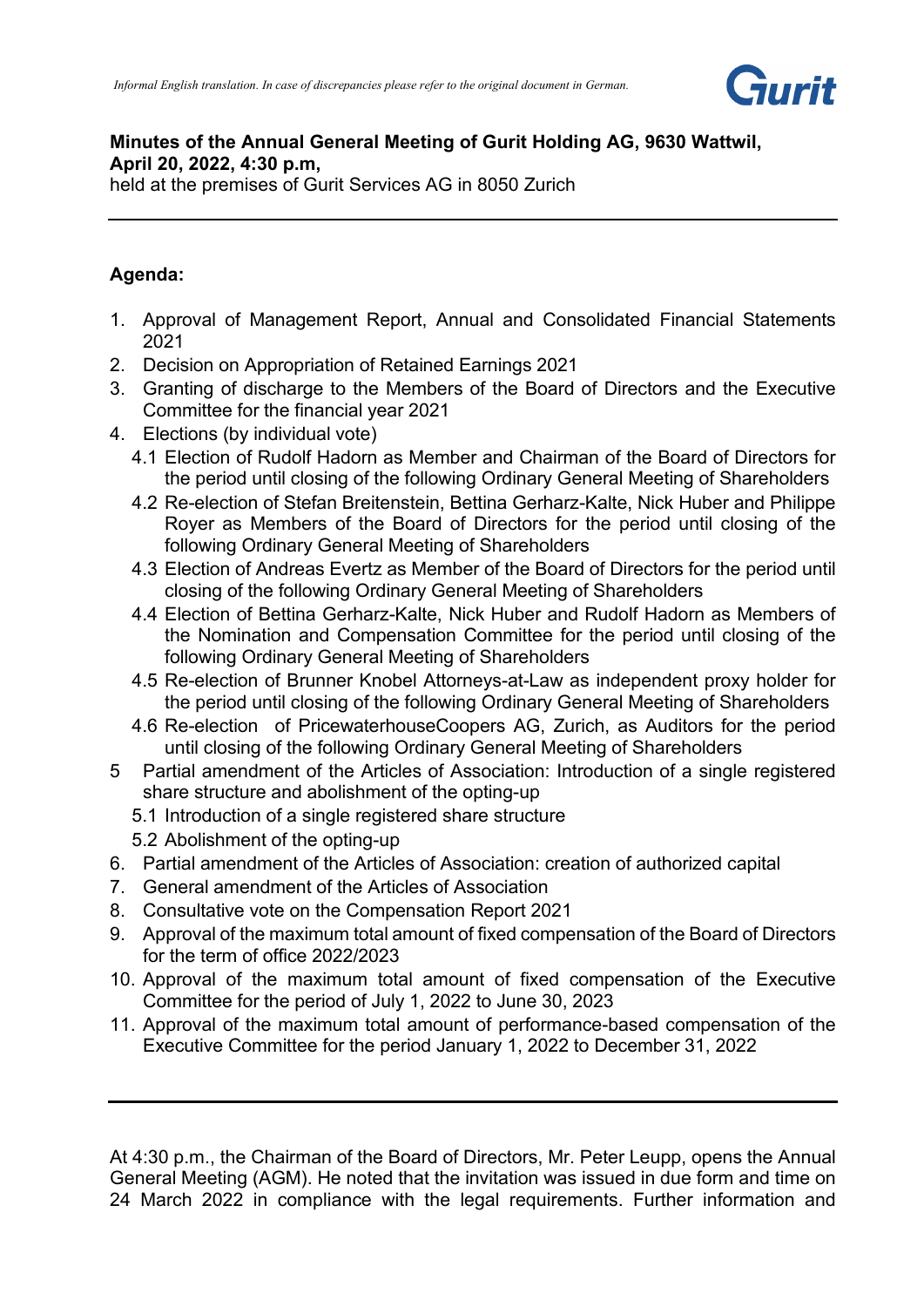explanations on the agenda items were published on the website [www.gurit.com](http://www.gurit.com/) in preparation for the General Meeting. Today's Annual General Meeting is held without shareholders present, in accordance with COVID 19 Regulation 3. No proposal for additions to the agenda were received within the deadline. The Annual Report was made available for inspection at the registered office of the Company in due time.

The Chairman welcomed the representative of the auditors PricewaterhouseCoopers AG, Mr. Thomas Wallmer, and the independent proxy, Mr. Valerio Brunner for Brunner Knobel Attorneys at Law. The Chairman also welcomed Mr. Stefan Walder, who is present as notary ("Urkundsperson") for the notarization of the planned amendments under agenda items 5-7.

Mrs. Valérie Collaudin, General Counsel, is appointed by the Chairman as minute taker and vote counter.

For this General Meeting, the **attendance** is announced as follows:

Out of a total of 660,000 shares (240,000 registered shares and 420,000 bearer shares), 239'795 registered shares with a par value of CHF 10 each and 236'319 bearer shares with a par value of CHF 50 each are represented by the independent proxy. According to §11 of the Articles of Association, each share is entitled to one vote. Thus, a total of 72.138% of the votes are represented.

The Chairman notes that the General Meeting was duly convened and constituted and therefore has a quorum for all agenda items.

The Chairman thanks Mr Mitja Schulz, the entire Gurit Executive Committee and the 2'500 employees worldwide for the performance in 2021 as well as for the enormous effort under the still difficult conditions.

After these remarks, the Chairman began the discussion of the individual agenda items.

# 1. Approval of Management Report, Annual and Consolidated Financial Statements 2021

The Chairman refers to the annual and consolidated financial statements contained in the Annual Report and the corresponding reports of the auditors. The Chairman further drew attention to the recommendation of the auditors contained in the auditors' reports to approve both the annual and consolidated financial statements for 2021 and explained that the representative of the auditors had confirmed to him before the General Meeting that he had no additional comments on the auditors' reports.

The proposal to approve the Management Report and the Annual and Consolidated Financial Statements 2021 is approved as follows:

|               |         | in percent |
|---------------|---------|------------|
| Votes for     | 474'597 | 99.681%    |
| Votes against | 118     | 0.025%     |
| Abstentions   | 1'399   | 0.294%     |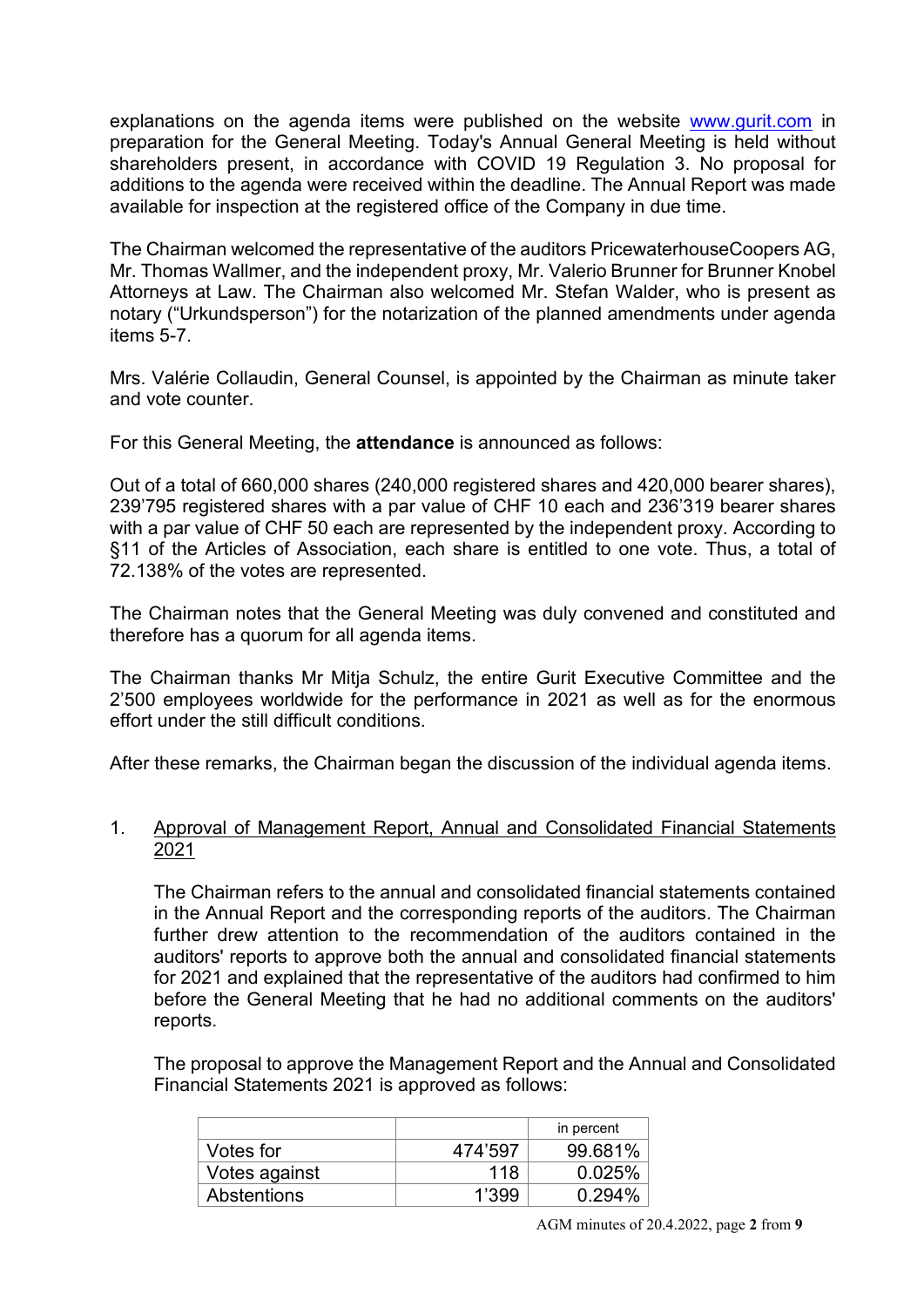# 2. Decision on Appropriation of Retained Earnings 2021

The proposal to distribute the amount of CHF 3,276,000 from the retained earnings 2021 of CHF 211,523,407 and to carry forward the remaining amount of CHF 208,247,407 to the new account is approved as follows:

|                    |         | in percent |
|--------------------|---------|------------|
| Votes for          | 454'675 | 95.497%    |
| Votes against      | 20'889  | 4.387%     |
| <b>Abstentions</b> | 550     | 0.116%     |

The Chairman pointed out that the dividend would be paid on 26 April 2022.

# 3. Granting of Discharge to the Members of the Board of Directors and the Executive Committee for the financial year 2021

The Chairman states that all persons who have participated in any way to the management of the company have no voting rights for this agenda item.

The proposal to grant discharge to all members of the Board of Directors and the Executive Committee for the business year 2021 *in globo* is then approved as follows:

|                    |         | in percent |
|--------------------|---------|------------|
| Votes for          | 473'160 | 99.380%    |
| Votes against      | 758     | 0.159%     |
| <b>Abstentions</b> | 2'196   | 0.461%     |

# 4. Elections (by individual vote)

4.1. Election of Rudolf Hadorn as Member and Chairman of the Board of Directors until the end of the next Ordinary General Meeting of Shareholders

The Chairman explained that he, Mr. Peter Leupp, was not available for reelection as Member and Chairman of the Board of Directors of Gurit Holding AG.

The Annual General Meeting elects Mr. **Rudolf Hadorn** by a clear majority for a one-year term of office until the end of the next ordinary Annual General Meeting as Member and Chairman of the Board of Directors:

|               |         | in percent |
|---------------|---------|------------|
| Votes for     | 414'648 | 87.090%    |
| Votes against | 60'982  | 12.808%    |
| Abstentions   | 484     | 0.102%     |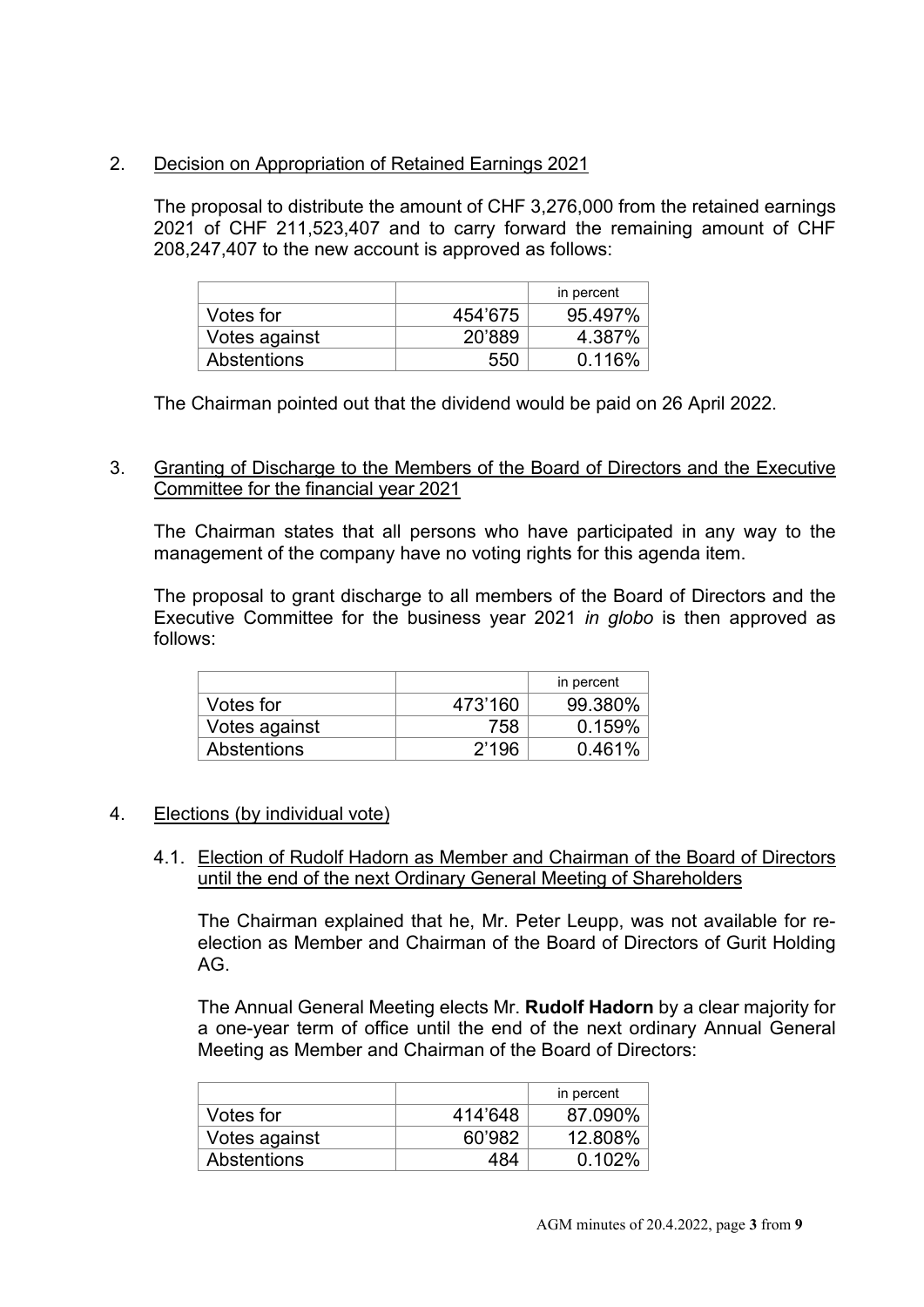4.2. Re-election of Stefan Breitenstein, Bettina Gerharz-Kalte, Nick Huber and Philippe Royer as members of the Board of Directors until the end of the next Ordinary General Meeting of Shareholders

4.2.1 The General Meeting re-elects Mr. **Stefan Breitenstein** as a member of the Board of Directors by a clear majority for a further one-year term of office until the end of the next ordinary General Meeting:

|                    |         | in percent |
|--------------------|---------|------------|
| Votes for          | 421'954 | 88.625%    |
| Votes against      | 53'680  | 11.274%    |
| <b>Abstentions</b> | 480     | 0.101%     |

4.2.2 The General Meeting re-elects Dr **Bettina Gerharz-Kalte** as a member of the Board of Directors by a clear majority for a further one-year term of office until the end of the next ordinary General Meeting:

|               |         | in percent |
|---------------|---------|------------|
| Votes for     | 441'648 | 92.761%    |
| Votes against | 33'988  | 7.139%     |
| Abstentions   | 478     | $0.100\%$  |

4.2.3 The General Meeting re-elects Mr. **Nick Huber** as a member of the Board of Directors by a clear majority for a further one-year term of office until the end of the next ordinary General Meeting:

|               |         | in percent |
|---------------|---------|------------|
| Votes for     | 438'573 | 92.115%    |
| Votes against | 37'061  | 7.784%     |
| Abstentions   | 18 N    | 0.101%     |

4.2.4 The General Meeting re-elects Mr. **Philippe Royer** as a member of the Board of Directors by a clear majority for a further one-year term of office until the end of the next Ordinary General Meeting:

|                    |         | in percent |
|--------------------|---------|------------|
| Votes for          | 427'690 | 89.830%    |
| Votes against      | 47'944  | 10.069%    |
| <b>Abstentions</b> | 480     | 0.101%     |

#### 4.3. Election of Andreas Evertz as a member of the Board of Directors until the end of the next Ordinary General Meeting of Shareholders

The Chairman explained that Mr Andreas Evertz has been CEO of the wind turbine manufacturer Flender since 2020. Previously, he served as CEO and President in various global industrial companies.

The Annual General Meeting elects Mr. **Andreas Evertz** as a member of the Board of Directors by a clear majority for a one-year term of office until the end of the next ordinary Annual General Meeting: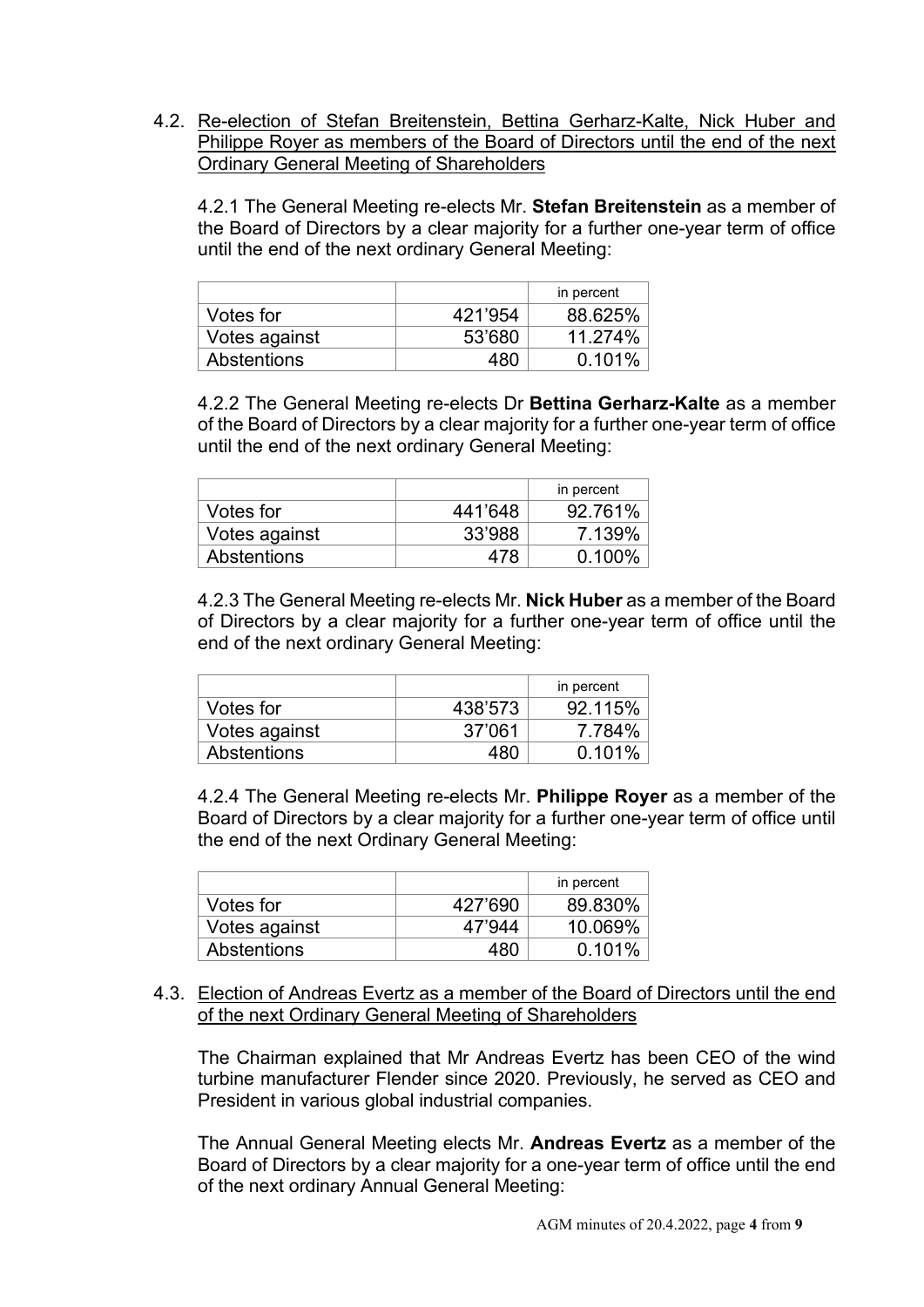|               |         | in percent |
|---------------|---------|------------|
| Votes for     | 438'740 | 92.150%    |
| Votes against | 36'894  | 7.749%     |
| Abstentions   | 480     | 0.101%     |

# 4.4. Election of Bettina Gerharz-Kalte, Nick Huber and Rudolf Hadorn as members of the Compensation Committee until the end of the next Annual General Meeting

4.4.1 The General Meeting re-elects Dr **Bettina Gerharz-Kalte** as a member of the Compensation Committee by a clear majority for a one-year term of office until the end of the next ordinary General Meeting:

|                    |         | in percent |
|--------------------|---------|------------|
| Votes for          | 428'821 | 90.067%    |
| Votes against      | 46'815  | 9.833%     |
| <b>Abstentions</b> | 478     | 0.100%     |

4.4.2 The General Meeting re-elects Mr. **Nick Huber** as member of the Compensation Committee by a clear majority for a one-year term of office until the end of the next ordinary General Meeting:

|                    |         | in percent |
|--------------------|---------|------------|
| Votes for          | 418'130 | 87.821%    |
| Votes against      | 57'504  | 12.078%    |
| <b>Abstentions</b> | 48∩     | 0.101%     |

4.4.3 The General Meeting re-elects Mr. **Rudolf Hadorn** by a clear majority for a one-year term of office until the end of the next ordinary General Meeting as a member of the Compensation Committee:

|               |         | in percent |
|---------------|---------|------------|
| Votes for     | 414'505 | 87.060%    |
| Votes against | 61'129  | 12.839%    |
| Abstentions   | 480     | 0.101%     |

#### 4.5. Re-election of Brunner Knobel Attorneys-at-Law as Independent Proxy holder until the conclusion of the next Annual General Meeting

The Annual General Meeting re-elects **Brunner Knobel Attorneys at Law** by a clear majority for a one-year term of office until the end of the next Annual General Meeting as independent proxy: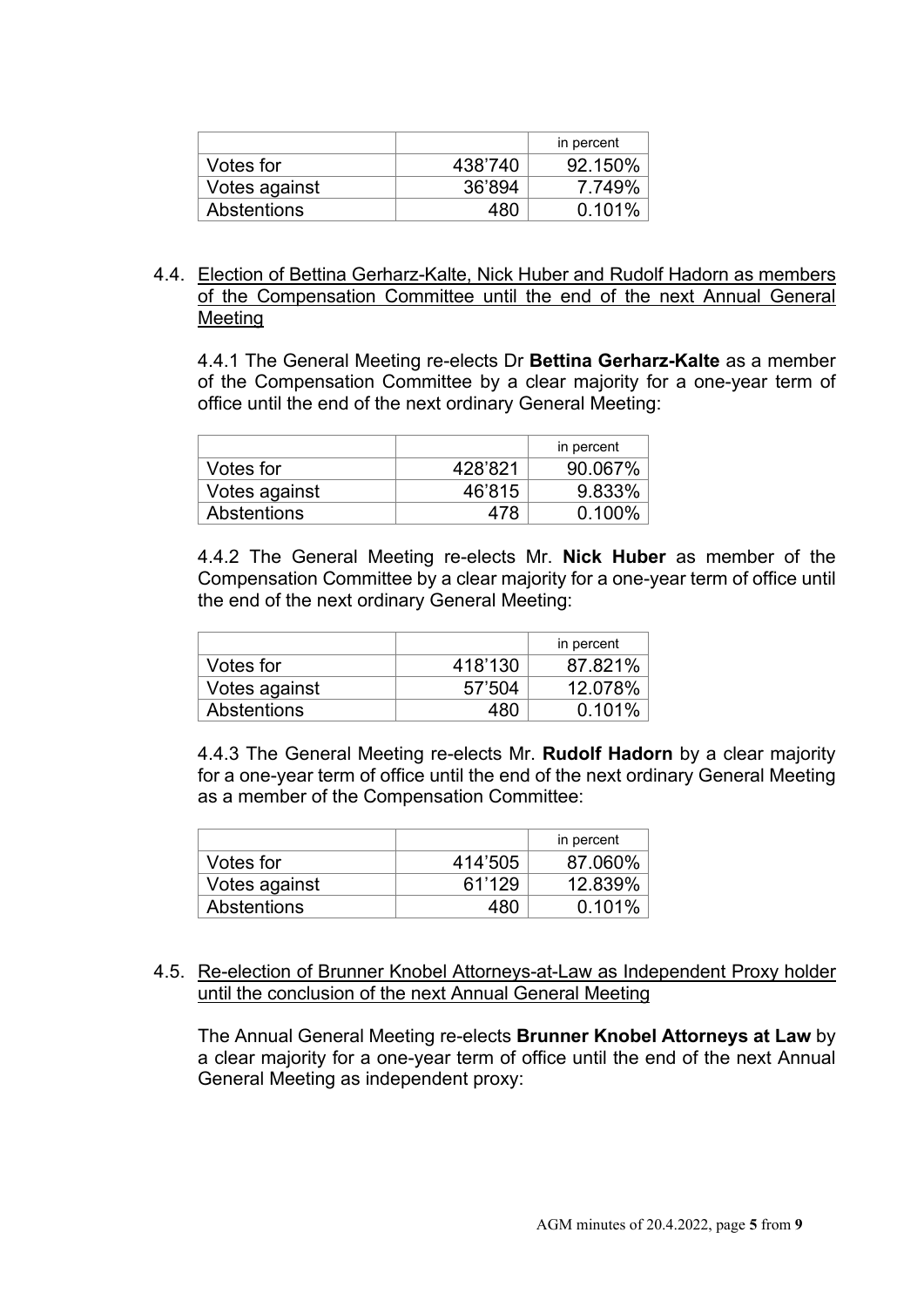|               |         | in percent |
|---------------|---------|------------|
| Votes for     | 475'535 | 99.878%    |
| Votes against | 99      | 0.021%     |
| Abstentions   | 480     | 0.101%     |

4.6. Re-election of PricewaterhouseCoopers AG, Zurich, as Auditors until the end of the next Annual General Meeting

The General Meeting re-elects **PricewaterhouseCoopers AG, Zurich**, as auditors for a one-year term of office until the end of the next ordinary General Meeting by a clear majority:

|                    |         | in percent |
|--------------------|---------|------------|
| Votes for          | 425'705 | 89.413%    |
| Votes against      | 49'884  | 10.477%    |
| <b>Abstentions</b> | 525     | 0.110%     |

- 5. Partial amendment of the Articles of Association for the introduction of single registered share structure and abolishment of the opting-up
	- 5.1. Introduction of the single registered share structure

The Chairman asks Mr. Walder, Notary, to authenticate the resolution on this agenda item.

The proposal of the Board of Directors to amend §§ 3 and 4 of the Articles of Association is approved as follows:

|               |         | in percent |
|---------------|---------|------------|
| Votes for     | 475'396 | 99.849%    |
| Votes against | 90      | 0.019%     |
| Abstentions   | ററ      | 0.132%     |

# 5.2. Abolishment of the opting-up

The Chairman asked Mr. Walder, Notary, to authenticate the resolution on this agenda item.

The proposal of the Board of Directors to delete the current paragraph 5 of § 4 of the Articles of Association is approved as follows:

|               |         | in percent |
|---------------|---------|------------|
| Votes for     | 474'228 | 99.604%    |
| Votes against | 1'204   | 0.253%     |
| Abstentions   |         | 0.143%     |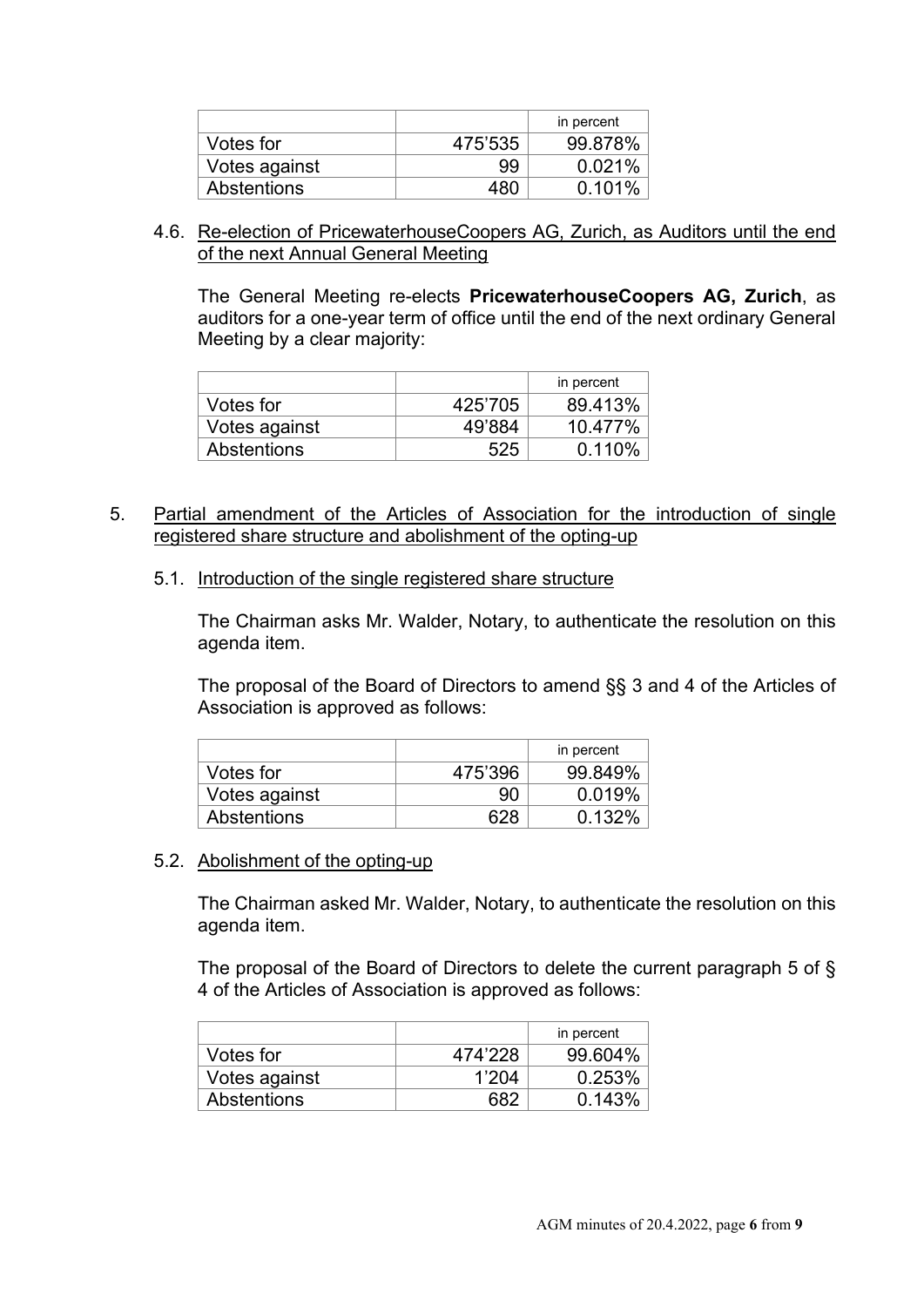# 6. Partial amendment of the Articles of Association to introduce authorised capital

The Chairman asked Mr. Walder, Notary, to authenticate the resolution on this agenda item.

The proposal of the Board of Directors to create authorised capital and to include a corresponding new § 3a in the Articles of Association is approved as follows:

|                    |         | in percent |
|--------------------|---------|------------|
| Votes for          | 471'580 | 99.048%    |
| Votes against      | 3'906   | 0.820%     |
| <b>Abstentions</b> |         | $0.132\%$  |

#### 7. General amendment of the Articles of Association

The Chairman asked Mr. Walder, Notary, to authenticate the resolution on this agenda item.

The proposal of the Board of Directors to make a general amendment to the Articles of Association was approved as follows:

|                    |         | in percent |
|--------------------|---------|------------|
| Votes for          | 430'261 | 90.369%    |
| Votes against      | 45'225  | 9.499%     |
| <b>Abstentions</b> | 628     | 0.132%     |

# 8. Consultative vote on the Compensation Report 2021

The proposal of the Board of Directors to take note of and approve the Compensation Report 2021 by way of a consultative vote is approved as follows:

|                    |         | in percent |
|--------------------|---------|------------|
| Votes for          | 431'075 | 90.541%    |
| Votes against      | 43'457  | 9.127%     |
| <b>Abstentions</b> | 1'582   | $0.332\%$  |

#### 9. Approval of the maximum total amount of the fixed compensation of the Board of Directors for the term of office 2022/2023

The proposal of the Board of Directors to approve the maximum total amount of fixed remuneration for the members of the Board of Directors (six members including the Chairman) of CHF 742,000 in cash plus CHF 255,000 for the allocation of 1,750 registered shares (at an assumed value of CHF 145.50 per registered share) of the Company for the period until the conclusion of the Annual General Meeting 2023 is approved as follows: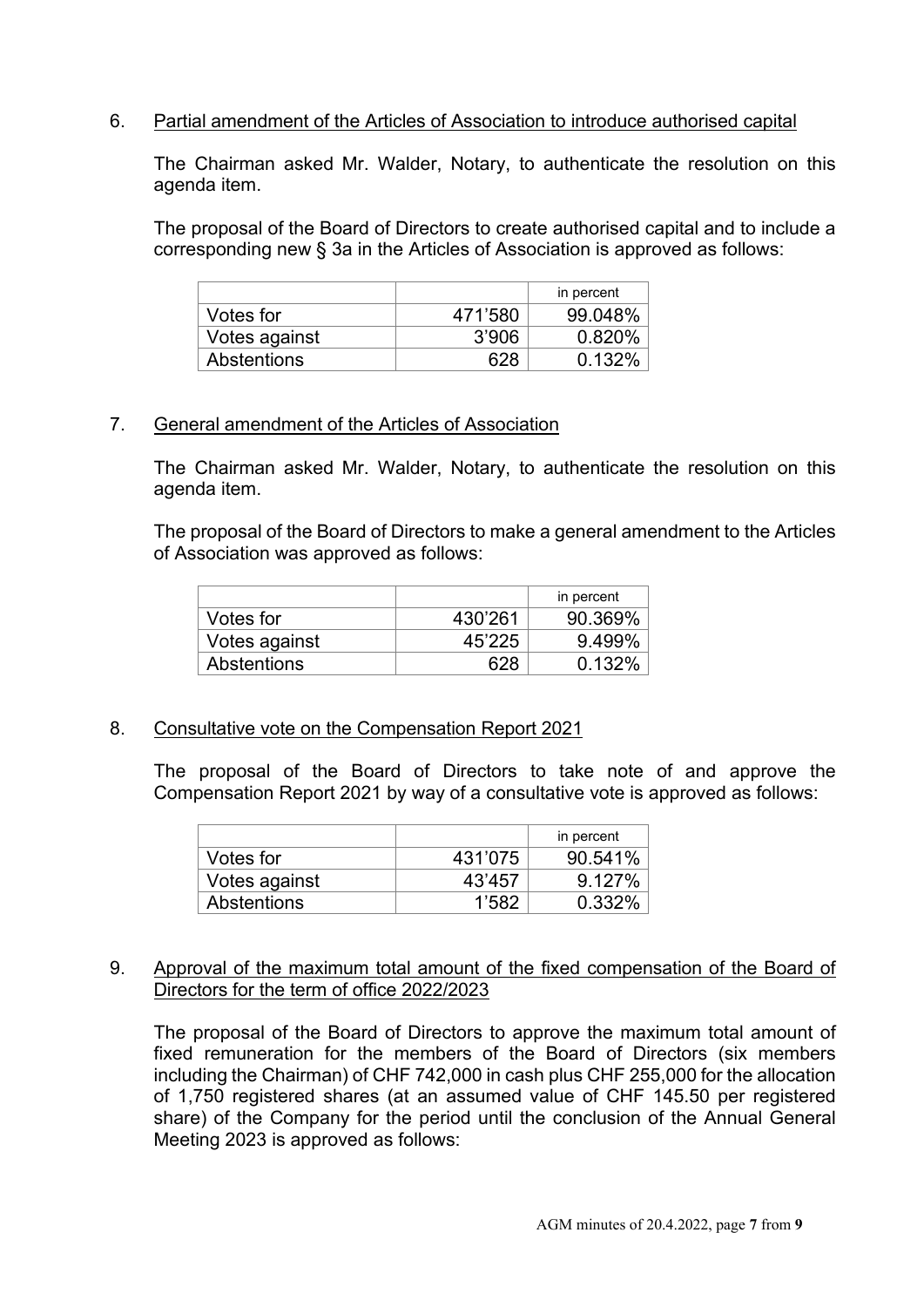|               |         | in percent |
|---------------|---------|------------|
| Votes for     | 473'030 | 99.352%    |
| Votes against | 1,541   | 0.324%     |
| Abstentions   | 1,543   | 0.324%     |

#### 10. Approval of the maximum total amount of fixed Compensation of the Executive Committee for the period 1 July 2022 to 30 June 2023

The proposal of the Board of Directors to approve the maximum total amount of fixed remuneration for the Executive Committee of a maximum of CHF 3,250,000 (eight members including the CEO) for the period from 1 July 2022 to 30 June 2023 is adopted as follows:

|                    |         | in percent |
|--------------------|---------|------------|
| Votes for          | 473'032 | 99.353%    |
| Votes against      | 1'444   | 0.303%     |
| <b>Abstentions</b> | 1'638   | 0.344%     |

#### 11. Approval of the maximum total amount of performance-related remuneration of the Executive Committee for the period 1 January 2022 to 31 December 2022

The proposal of the Board of Directors to approve the maximum total amount of performance-related compensation for the Executive Committtee of CHF 1,401,454 (plus statutory social security contributions of CHF 130,555) for the variable cash compensation and of CHF 1,200,375 (plus statutory social security contributions of CHF 110,216) for the allocation of a maximum of 8,250 registered shares (at an assumed value of CHF 145.50 per registered share) of the Company, which will be paid out in April 2023 on the basis of the results achieved in the financial year 2022, is approved as follows:

|                    |         | in percent |
|--------------------|---------|------------|
| Votes for          | 464'900 | 97.645%    |
| Votes against      | 9'576   | 2.011%     |
| <b>Abstentions</b> | 1'638   | 0.344%     |

The President closed the General Assembly at 4:50 p.m.

After his last Annual General Meeting as Chairman of the Board of Directors, Peter Leupp says farewell to all shareholders and thanks them for the trust they placed in him over the years.

He also thanks his fellow Board members and all Gurit employees for the good cooperation and wishes them every success for the future.